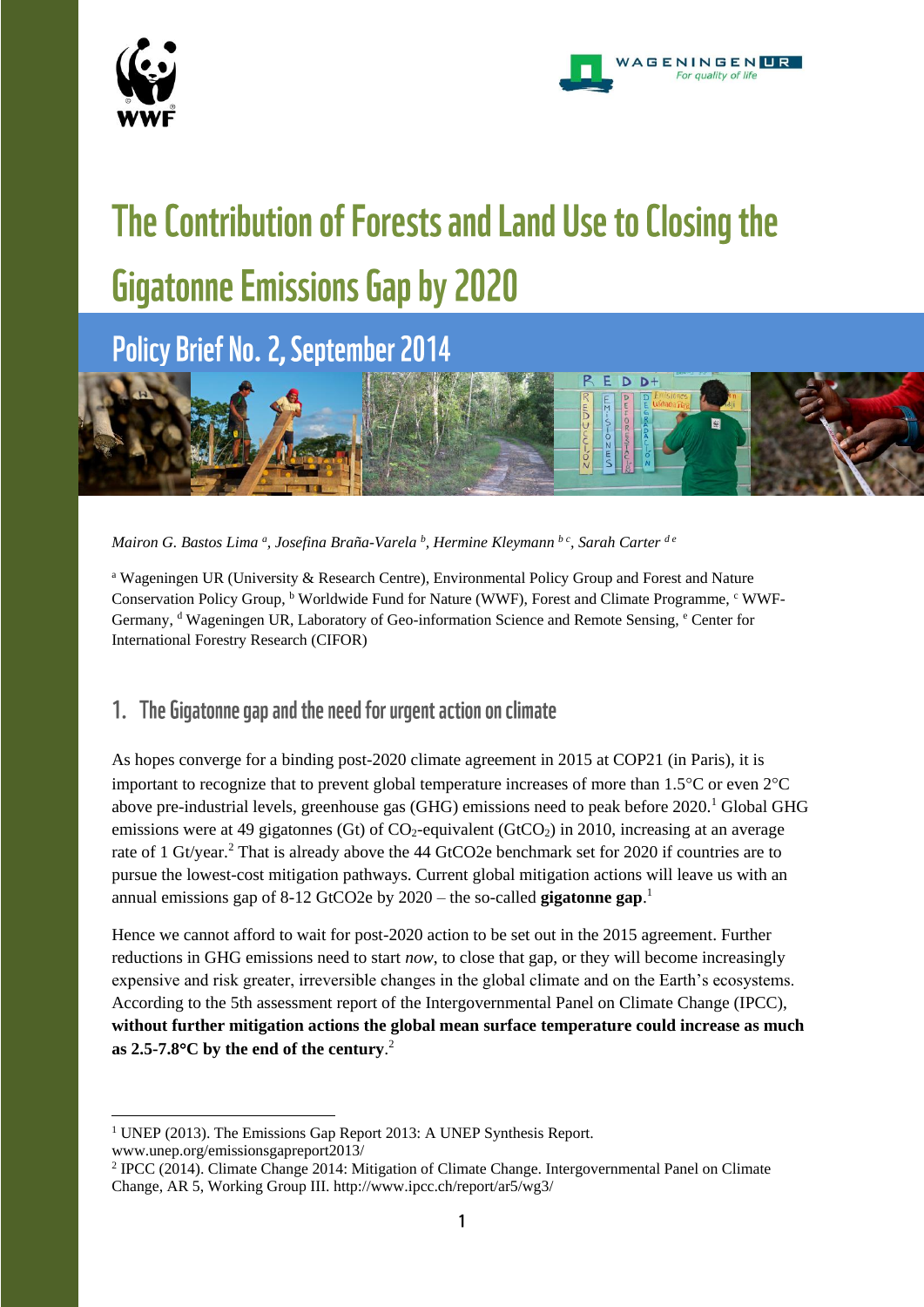Forests and land-use sectors present significant opportunities for urgent action to reduce GHG emissions in addition to being critical components of any future climate deal. This brief examines why those sectors are particularly key, what could be achieved through action on them, existing barriers and ways forward.

## 2. Why action on forests, agriculture and other land uses is crucial

Agriculture, forestry and other land uses (AFOLU) are responsible for **nearly a quarter (24%) of all anthropogenic GHG emissions**. Although their relative share has decreased due to growing emissions from the energy sector, AFOLU activities continue to emit 10-12 GtCO2e annually. About half of that derives from deforestation and forest degradation, the other half from agricultural activities including livestock farming.<sup>2</sup> However, as the latter are major drivers of the former, it is important to understand AFOLU activities as part of the same big picture.

That picture remains largely worrisome: deforestation is the largest emitter of  $CO<sub>2</sub>$  after fossil fuel burning; farming, in turn, is responsible for  $56\%$  of all GHG emissions other than  $CO<sub>2</sub>$ , such as methane and nitrous oxide.<sup>2</sup> Growing populations and changing diets (specifically increased meat consumption), together with technological advances that make previously unproductive land productive, mean that agricultural areas and related emissions may continue to increase. There is thus a major need to regard AFOLU activities as integrated systems rather than isolated silos and to reduce emissions through sustainable land-use strategies.

**The need for action is particularly clear in some regions of the world where AFOLU activities are the largest source of emissions**. This is notably the case in Latin America, Southeast Asia and Central Africa. For instance, despite Brazil's success in significantly reducing deforestation over the past decade, AFOLU activities still accounted for over 61% of the country's total GHG emissions in  $2012<sup>3</sup>$  In Indonesia, different estimates suggest that AFOLU activities may represent as much as 85% of the country's GHG emissions.<sup>4</sup> As such, there is ample room for targeted action in those regions. As with the energy sector, land-use activities also create institutions, material infrastructure and *lockins* that make change increasingly difficult over time. <sup>3</sup> Urgent action is thus necessary to avoid increased costs of emission reductions in the future.

It is important to understand **AFOLU activities are linked to international commodity trade and global value chains**. Growing global demand for land-based commodities (e.g. timber, minerals, beef, and agricultural commodities such as soybean and palm oil) continues to represent one of the biggest threats to the world's forests. <sup>5</sup> Most of those commodities coming out of tropical countries with high deforestation rates find their way to the international market. Therefore, interventions are needed both on the demand and supply sides of these resource flows (see Section 4). In the same way that energy systems need reform in the face of climate change, land-based production systems, too, require policies and incentives to ensure that production does not take place at the expense of forests, the ecosystem services they provide and the global climate.

Mechanisms such as **REDD+ (Reducing Emissions from Deforestation and Forest Degradation)**  are well placed to help reduce emissions immediately. REDD+ provides direct financial payments for

1

<sup>3</sup> SEEG (2013). Estimativa de Emissões de Gases de Efeito Estufa no Brasil.

http://seeg.observatoriodoclima.eco.br/index.php/cms/biblio/see/iddocumento/499

<sup>4</sup> Ministry of Environment, Republic of Indonesia (2010). Indonesia Second National Communication under the United Nations Framework Convention on Climate Change. http://unfccc.int/files/national\_reports/nonannex i natcom/submitted natcom/application/pdf/indonesia snc.pdf

<sup>5</sup> Lambin, E.F., Meyfroidt, P. (2011). Global Land Use Change, Economic Globalization, and the Looming Land Scarcity. *PNAS* 108(9), 3465-3472; and UNEP (2009). Vital Forest Graphics. Chapter 6: Forests under threat as agricultural commodities take over. http://www.unep.org/vitalforest/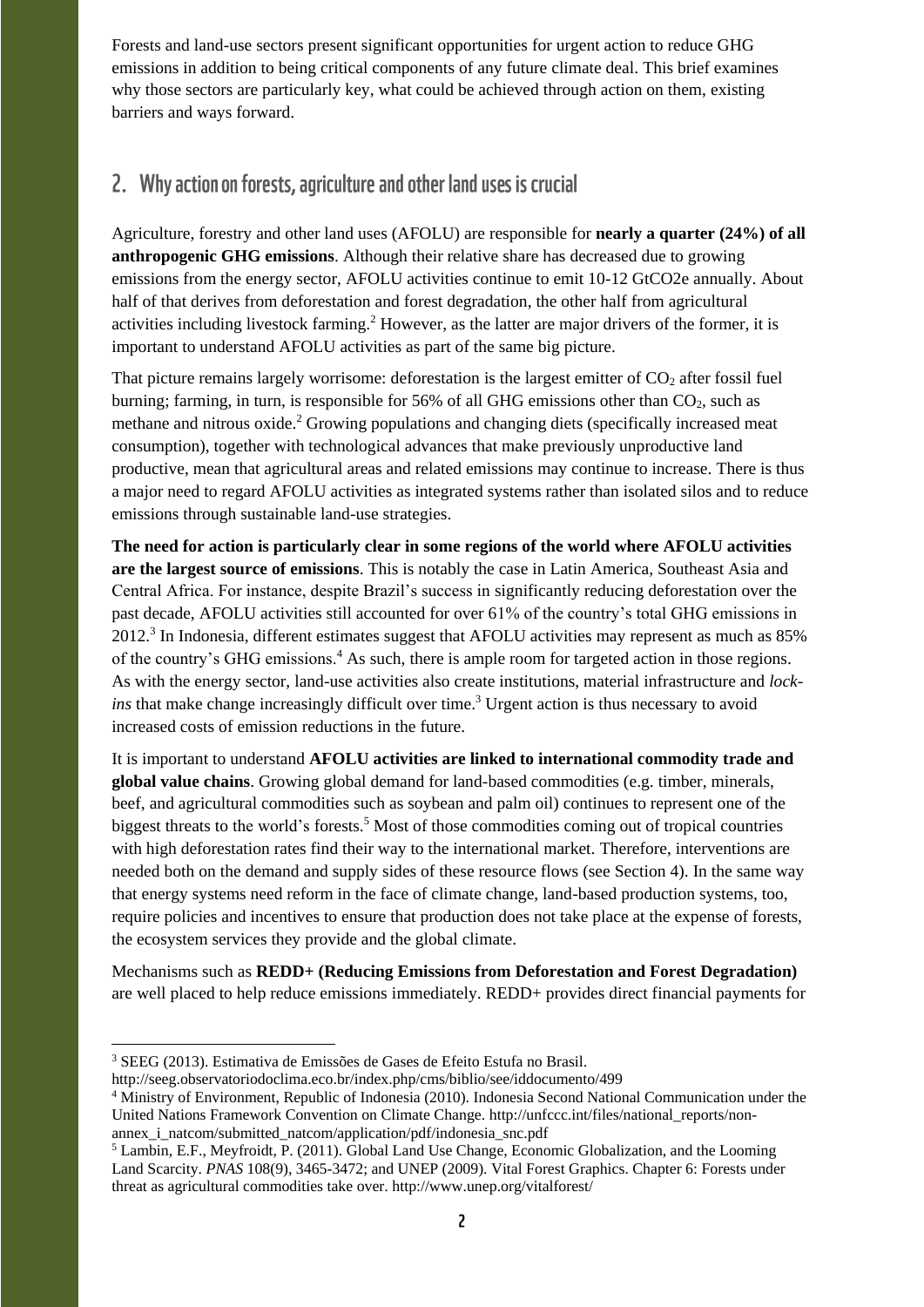emissions reductions, and there are already advanced subnational pilots (e.g. Acre State in Brazil) that could deliver such annual emission reductions for results-based payments before 2020.

As agriculture is a driver of the majority  $(\sim 73\%)$  of deforestation  $^6$  and also a source of emissions in itself, interventions within REDD+ programmes are also being implemented in the agricultural sector.<sup>7</sup> For instance, intensifying livestock production through better pasture management is a form of avoiding forest conversion, reducing emissions and increasing productivity. However, it is essential that initiatives like this are implemented at scale and are paired with policy measures to effectively transform land-use patterns while avoiding leakage to nearby areas.

Finally, reducing emissions from forests and other land sectors could unlock added benefits of carbon sequestration and more. If well managed, forests and other landscapes can work as **carbon sinks** and help mitigate and adapt to climate change in the long run (e.g. through reforestation and afforestation and agroforestry in agricultural landscapes). Beyond sequestering carbon, forests also provide key ecosystem services to agriculture, such as provisioning water and stabilizing soils. Without these services, negative feedbacks can occur; for example, degradation of agricultural land drives the need to expand agriculture – often into forests.

Action to reduce emissions from agriculture, forests and other land use should not prevent reform in other sectors such as energy. Instead, AFOLU activities should be recognized as an opportunity to shift a sector with a negative emissions impact into one that has a positive effect on global climate by sequestering carbon from the atmosphere.

### 3. What could be achieved in the AFOLU sector and what are the main barriers

Around **10-12 GtCO2e** are emitted each year from human activities in forests, agriculture and other land uses.<sup>1</sup> Targeted actions in key regions can deliver immediate emissions reductions for the interim 2015-2020 period while necessary reforms in other sectors (e.g. energy) are under way. In order to limit global warming to well below  $2^{\circ}C$  and to keep a 1.5<sup>o</sup>C limit viable, countries should commit to a target of **Zero Net Deforestation and Degradation (ZNDD) by 2020**. This means a gradual reduction of emissions from forests, eventually eliminating the ~5 GtCO2e/year that come from their destruction. Although this alone would not close the gigatonne gap, it would provide a meaningful contribution to be combined with emissions reductions from energy, agriculture and other sectors. Delaying that ZNDD target until 2030 would mean at least an additional 24 GtCO<sub>2</sub> into the atmosphere, with very serious consequences to the global climate.<sup>8</sup>

To achieve an objective of ZNDD by 2020, roughly **US\$30-53 billion per year** will be required.<sup>8</sup> This number is far above the US\$6.8 billion pledged to REDD+ up to 2018 so far.<sup>9</sup> But it is far less than the total **US\$544 billion** spent worldwide on fossil fuel subsidies in 2012.<sup>10</sup> Governments and private investors also spend about **US\$328 billion** every year in agriculture in low- and middleincome countries, where tropical forests are found.<sup>11</sup> That offers a major opportunity to build synergies between food production, rural development and forest conservation *if those investments* 

1

<sup>6</sup> Hosonuma, N. et al. (2012). An assessment of deforestation and forest degradation drivers in developing countries. *Environmental Research Letters*, 7(4).

<sup>7</sup> Kissinger, G., Herold, M., De Sy, V. (2012). Drivers of Deforestation and Forest Degradation: A Synthesis Report for REDD+ Policymakers. Vancouver, Canada.

<sup>8</sup> WWF (2011). Forests and Climate: REDD+ at a Crossroads. WWF Living Forests Report: Chapter 3. http://awsassets.panda.org/downloads/living\_forests\_chapter\_3\_2.pdf

<sup>9</sup> UN-REDD (2013). How much finance for REDD+? Go-REDD+, Issue 26, November 2013.

<sup>&</sup>lt;sup>10</sup> International Energy Agency (2013). World Energy Outlook 2013 Factsheet.

http://www.worldenergyoutlook.org/media/weowebsite/factsheets/WEO2013\_Factsheets.pdf

<sup>&</sup>lt;sup>11</sup> Lowery, S., Tepper, D., Edwards, R. (2014). Bridging Financing Gaps for Low-Emissions Rural Development through Integrated Finance Strategies. http://forest-trends.org/financing\_LEDR.php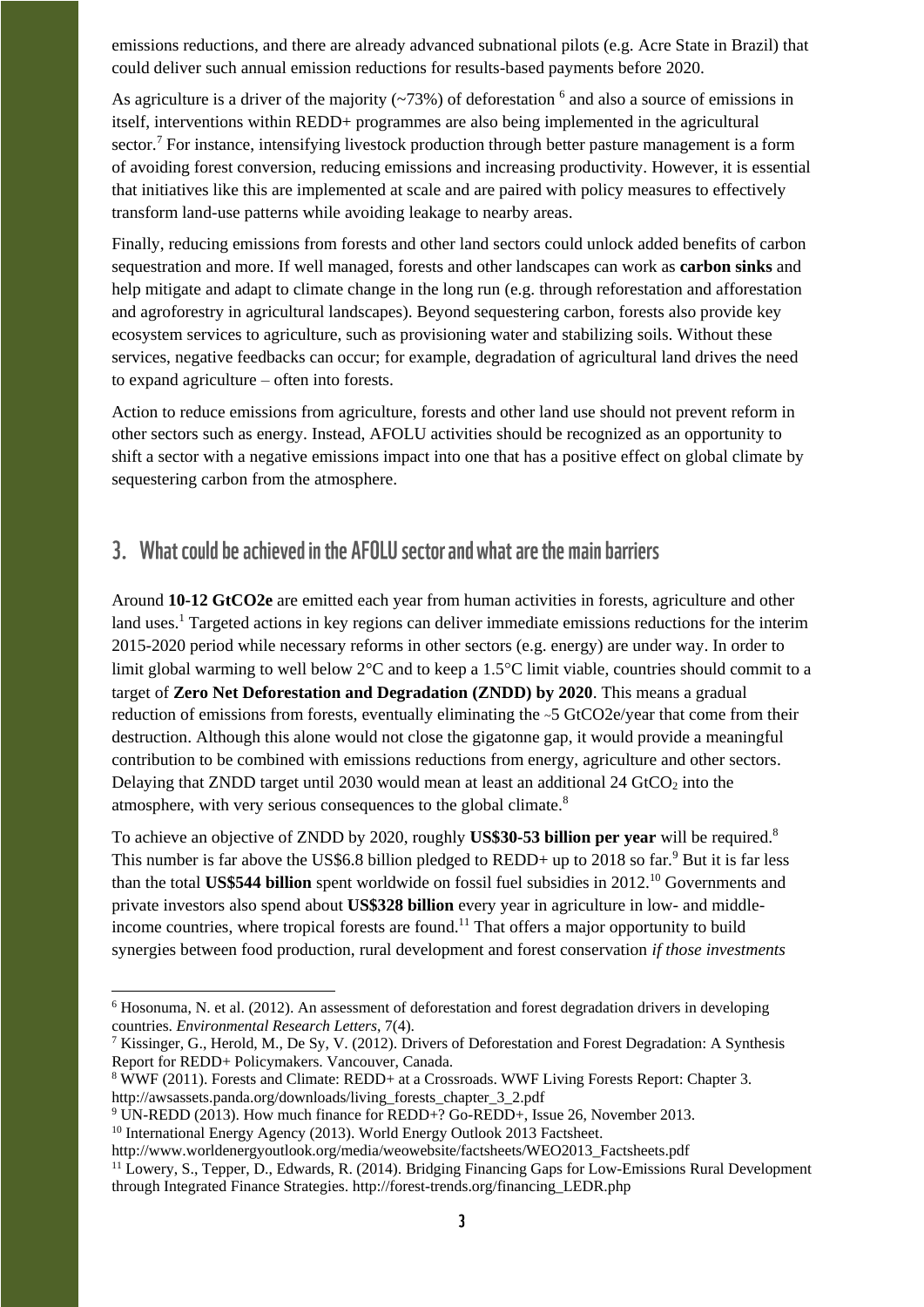*are guided by sustainable land-use strategies* and if they are planned in an integrated, coordinated manner. Therefore, in many cases there has been not a lack but rather a misplacement of finance and poor policy coherence.

A major barrier thus lies in the dominant strategies that antagonize forest conservation and development and in the institutional frameworks that guide investments and govern land use in developing countries. Currently, local communities are often left to choose between poverty and unsustainable development. This is arguably the case, for instance, in Indonesia, where oil palm farmers frequently notice the environmental drawbacks of plantation expansion (e.g. water contamination by fertilizers and pesticides) but still prefer that over being left without sufficient income or access to modern services (e.g. electricity, transportation).<sup>12</sup> Similarly, agribusinesses frequently lack the policy incentives and regulations to adopt more sustainable practices.

Finally, there is an urgent need for clearer land-tenure regimes and regulations on land-use rights and carbon ownership. These issues are crucial, not only for domestic actions, but also for international mechanisms such as  $REDD+$  to work.<sup>13</sup> They are essential for determining benefit-sharing, avoiding the disfranchisement of local communities and vulnerable groups such as indigenous peoples, and ensuring the sustainability of conservation and permanence of carbon stocks. The challenge is of course not only to clarify those matters on paper, but also to guarantee their enforcement.

## 4. Some ways forward

-

Land use and land-use change are driven by complex, integrated systems that currently are largely unsustainable, causing deforestation and biodiversity loss and contributing to climate change. The nature of the problem requires *systemic*, landscape-level solutions. This, in turn, calls for multilevel strategies – including domestic actions, national transformative change in the policy arena and international support.

Here we point to three elements that should be part of strategies to promote sustainable land use and forest conservation.

**First, governments, multilateral financing mechanisms and private entities should steer financial support for agriculture activities to be conditional on sustainability performance (including forest conservation)**. Agriculture and other land-use activities that cause emissions from deforestation, fertilizer use, livestock and other sources rely heavily on private or multilateral financing as well as public credit and other government incentives. Policy incentives should be made conditional on environmental performance, and some investments should be earmarked for innovation or traditional/indigenous farming practices that keep forests standing and reduce emissions. This guidance should apply to *all* countries, not just developing countries.

**Second, downstream industries (i.e. those that come later in the value chain) should limit their sourcing of land-based commodities to suppliers that abide by sustainability criteria**. The private sector has a key role to play here. For instance, in 2006 the Brazilian Vegetable Oil Industry Association and the Brazilian Grain Exporters Association took the initiative to refrain from trading or financing soybeans cultivated after deforestation. Research has demonstrated that, although not a panacea, such actions do reduce the negative impact of agriculture on forests, making it more

<sup>&</sup>lt;sup>12</sup> Feintrenie, L., Schwarze, S., Levang, P. (2010). Are local people conservationists? Analysis of Transition Dynamics from Agroforestry to Monoculture Plantations in Indonesia. *Ecology and Society* 15(4), 37; Rist, L., Feintrenie, L., Levang, P. (2010). The Livelihood Impacts of Oil Palm: Smallholders in Indonesia. *Biodiversity Conservation* 19, 1009-1024.

<sup>&</sup>lt;sup>13</sup> See Sunderlin, W.D. et al. (2014). How are REDD+ proponents addressing tenure problems? Evidence from Brazil, Cameroon, Tanzania, Indonesia, and Vietnam. *World Development* 55, 37-52.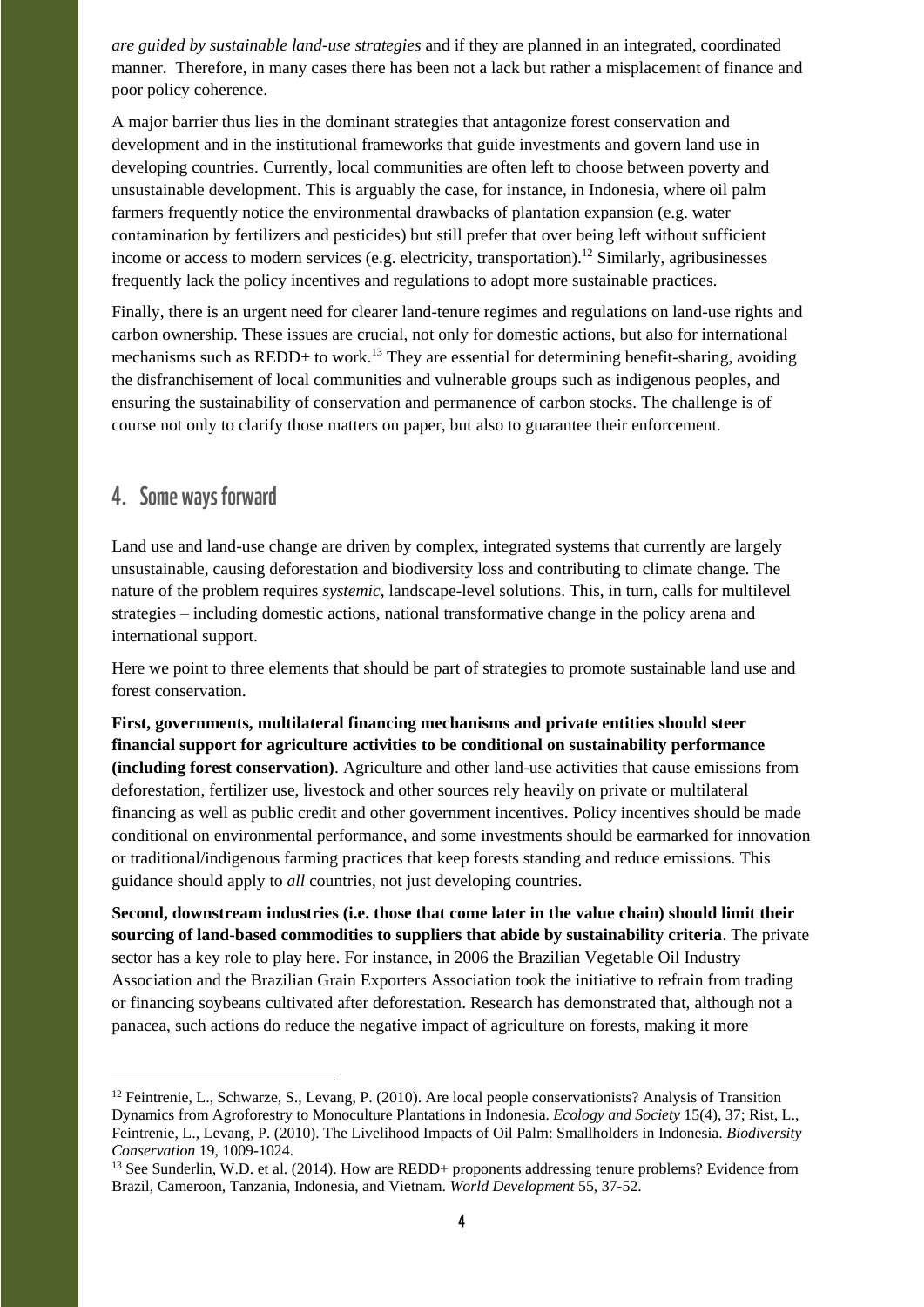sustainable.<sup>14</sup> Similar approaches should be adopted by other industries, such as the beef, palm oil and other sectors.

**Third, international mechanisms such as REDD+ can provide key technical and financial**  support for the necessary institutional reforms, forest conservation initiatives and sustainable economic activities in the developing world. As such, REDD+ can be used as a catalyst to ignite those structural changes. This may prove essential to less-developed countries, which may have difficulty undertaking all necessary changes without assistance. Productive activities driving deforestation must be integrated into REDD+ strategies and action plans, as this will allow the drivers to be more readily addressed while also generating important development and food security co-benefits.

These measures can substantively help provide the necessary stimulus for change in AFOLU activities. Annual GHG emissions from these activities are as large as the gigatonne gap that separates us from the lowest-cost climate change mitigation scenarios. While certainly all such emissions cannot be avoided, they can surely be minimized and potentially surpassed by carbon sequestration benefits. This gives forests, agriculture and other land uses a unique role not only to reduce emissions, but also to help reverse climate change in the long run (in combination with ambitious action to curb emissions from other sectors). Furthermore, the transformation of land-use activities toward sustainability can create important socio-economic co-benefits in the developing world. Action must start now.

1

<sup>&</sup>lt;sup>14</sup> Rudorff, B.F.T. et al. (2011). The Soy Moratorium in the Amazon Biome Monitored by Remote Sensing Images. *Remote Sensing* 3, 185-202.